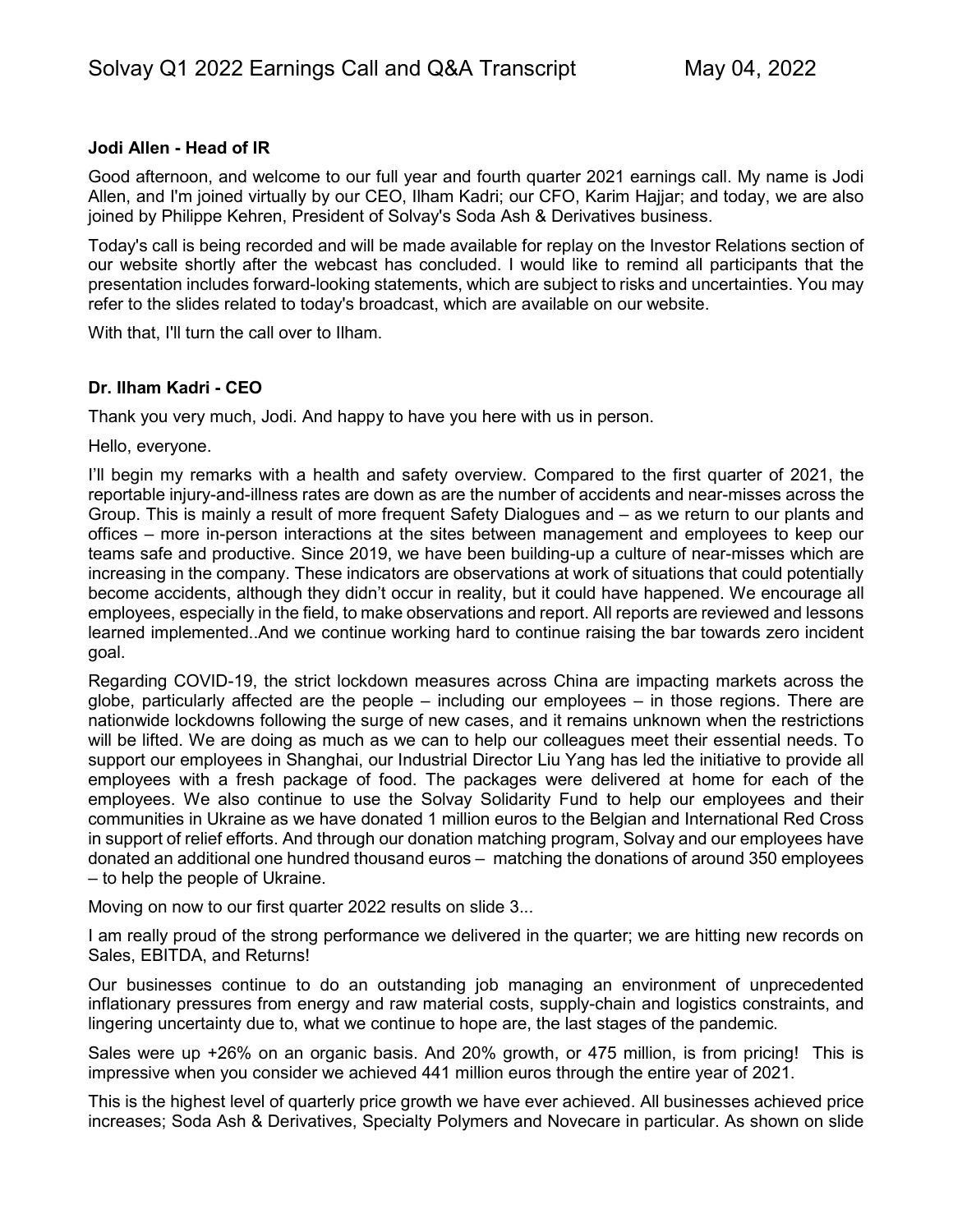4, pricing momentum accelerated from 12% in the fourth quarter 2021 to 20% in the first quarter of this year, more than compensating for the sharp cost increases. Let me spend a moment on price – given its significant contribution – and tell you how we are changing our culture:

First, this achievement is Group-wide, with every business successfully raising prices.

Our pricing initiatives entail multiple mechanisms, depending on the business, its contract structures, and the actual cost impacts.

For example, in the more "Specialty-focused businesses'' such as Specialty Polymers, we focus on value pricing. This means we are selling a unique differentiated value proposition to customers through existing and new solutions that address their needs for lightweighting, electrification, hyper connectivity and many more features…and we would expect much of this to remain in place.

In other businesses, including those in our Chemicals segment, most of our contracts are linked to formulas, so these prices would adjust based on the rise or fall of key raw materials. We have been reviewing and improving such contracts since last year.

Finally, in the fourth quarter last year, we started to implement surcharges, for example on energy and logistics, to secure necessary increases. These are mainly used where existing contracts do not allow such adjustments.

In our Chemicals segment, with its focus on essential chemicals, our pricing power enabled us to leverage prices to achieve a contribution to net sales of 26% of the 32% sales growth of the segment. In Materials, with its focus on specialty polymers and composites, price contributed +12% of the +28% increase in net sales for the segment. And in the Solutions segment, price contributed 21% of the 27% sales growth of the segment.

This came on the top of the volume growth, which was also positive in each of the segments.

All of this shows you that our products and solutions are valued, appreciated by our customers and that their value is clear, even in such an inflationary environment.

Also, thinking ahead to the two independent companies we intend to create, you can also see on slide #4 that businesses across both future SpecialtyCo and EssentialCo delivered pricing in equal measure, showing the progress on pricing is not limited to one type of business and indeed broad-based and strong.

Another element of growth was from underlying demand trends in our key end markets which enabled us to grow volumes by 6%. Volume growth was driven by strong demand in several key markets, including: Automotive, which grew 24%, Electronics, which grew 32%, Healthcare, which grew 34%, and Agro & Feed markets which grew 46%.

As we started monitoring our growth by market, Solvay's best-in-class portfolio enabled us to grow our sales above market growth rates in each of the served markets.

Geographically, all regions delivered double-digit organic sales growth versus the previous year quarter, with all regions growing around 25%. Sales in Russia, which you remember are not material – less than 1% – were down slightly in the quarter as we suspended operations there in early March.

Our volume growth together with the vigorous pricing actions enabled us to again deliver a record EBITDA – which came in at 712 million euros – this is 20% higher than Q1 2021. In fact, all 3 segments achieved double-digit EBITDA growth. I would like to shine a spotlight on the performance of the Solutions segment which delivered the highest growth rate in the quarter – 35% higher organically year over year, and this is thanks to significant growth in consumer-driven end-markets, again supported by price initiatives and healthy demand.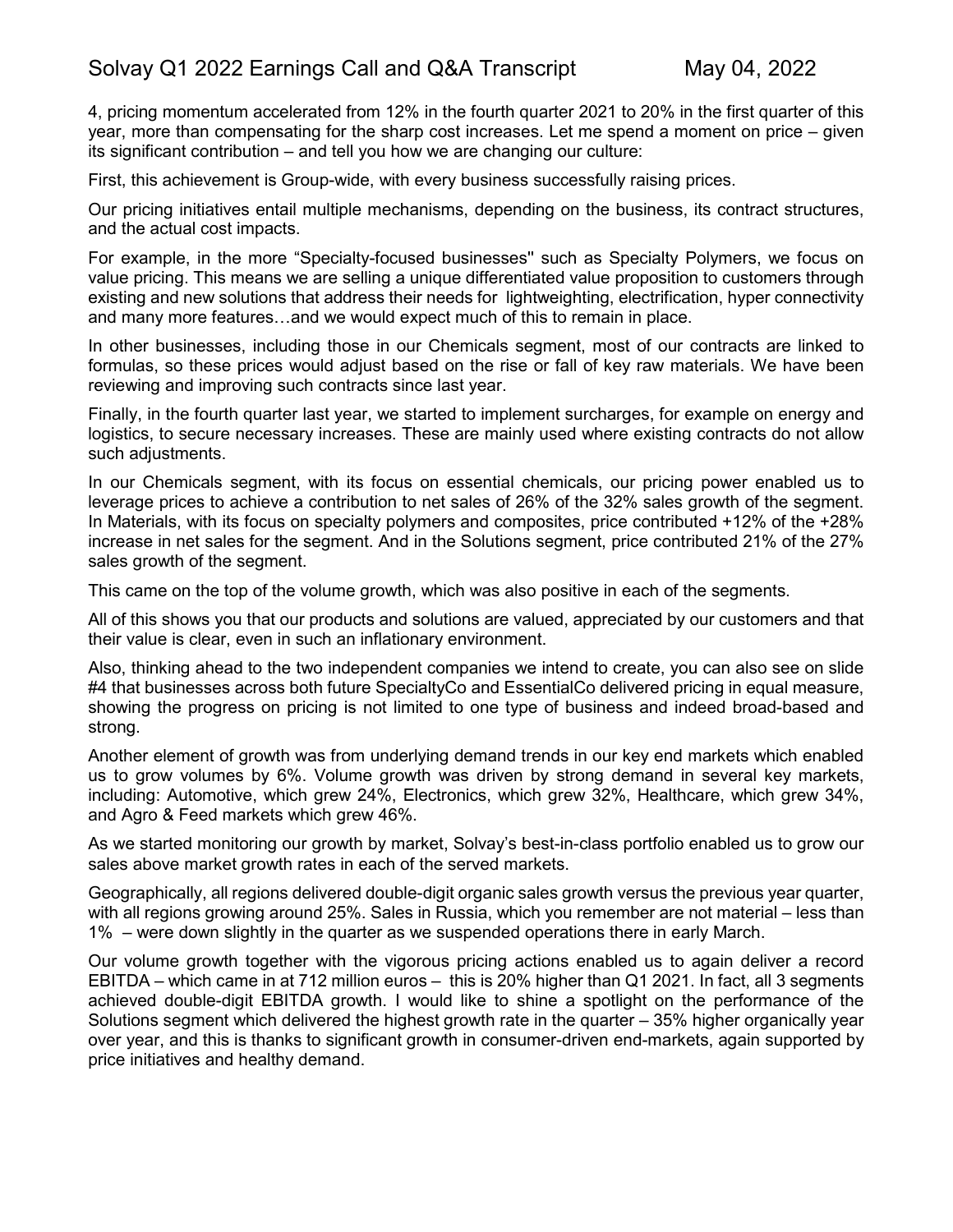The underlying EBITDA margin of the Group was 23%, which continues the record-level set in 2021. This was due to strong pricing actions offsetting inflationary headwinds.

The 12-month ROCE performance was another record – at 12.3% – thanks to the strong EBITDA performance in the quarter and our ongoing actions to optimize our businesses since 2019. To give you some perspective, this is 50% higher than it was in 2019 and has moved us from laggards to leaders. We've done this by upgrading the quality of our portfolio of businesses, by pruning those that could not be improved further and by prioritizing and focusing on higher-end specialties growth as we focus on the value our products bring to our customers.

Finishing the financial overview, our Free Cash Flow generation was positive for the twelfth consecutive quarter despite higher working capital as a result of the higher sales levels. We continue to prioritize investments in innovation and capacity expansions to support continuous growth across the mid-term.

Turning now to our ambitious ESG-related targets…

Our climate initiatives – to reduce greenhouse gas emissions by 30% between 2018 and 2030, and to reach carbon neutrality before 2040 in all businesses and before 2050 in soda ash – remain on track. You will recall that Solvay's greenhouse gas emissions at the end of 2021 were down 14% versus 2018 levels and our efforts continue in Q1 to support our ambitious goals. Reductions this quarter were achieved thanks to projects to reduce emissions in Specialty Polymers and in Soda Ash.

Furthermore, in April we announced that we have signed a 10-year Utility Power Purchasing Agreement with the Oslo-based hydropower company Stat-kraft to purchase electricity produced by a regional wind farm. The agreement will enable our site in Finland to operate on 100% wind-generated electricity, helping to decarbonize the production of hydrogen peroxide at the site. This agreement complements the decarbonization initiatives we have already undertaken, such as the previously announced investment to transition to biomass at our soda ash plants in Rheinberg, Germany, in Domballes in France and in Devnya, Bulgaria, and our solar farm in South Carolina, in the USA, that allows us to provide greener power for 17 of Solvay's factories which places us among the top 10 companies in the US for installed solar power.

We have also demonstrated progress, together with the French recycling-technology company Carbios, on the recyclability of PVDC high-barrier polymer, which recently has been proven to be fully compatible with their innovative recycling process. This breakthrough provides a sustainable end-of-life management solution, which can extend the proportion of our circular sales, consistent with our Solvay ONE Planet commitments.

The work we have done to address scope 1 and 2 emissions has further triggered our climate ambitions to integrate scope 3 emissions into our targets. I remind you that scope 3 considers emissions generated all along the value chain. Recognizing this potential, Solvay committed to set a 2030 target for our reductions in scope 3 emissions by joining the Science-Based Targets initiative – and those targets will be announced later this year.

We have also just launched the 4th growth platform which will focus on renewable materials and biotechnology. Demand is increasing for bio-sourced, biodegradable and recycled products, and Solvay will focus on the biotechnology required to address this rapid growth. Today, we source bio-based technologies including guar, natural vanillin, and bio-sourced solvents, and this new platform will open up new opportunities enabled by biotechnology across our markets. The bio revolution is in full swing and driving a new paradigm in our industry. For some perspective, 60% of the physical inputs to the global economy could be produced biologically between 2030 and 2040 with a potential to disrupt economies, industries and society.

In 2020, 5% of Solvay Group's sales were based on renewable or recycled resources – our objective is to reach 15% by 2030. Of course, this is not about sustainability on the one hand and profits on the other – At Solvay we believe that we can be both sustainable AND profitable. This new platform, in conjunction with our other platforms – Battery Materials, Thermoplastic Composites, and Green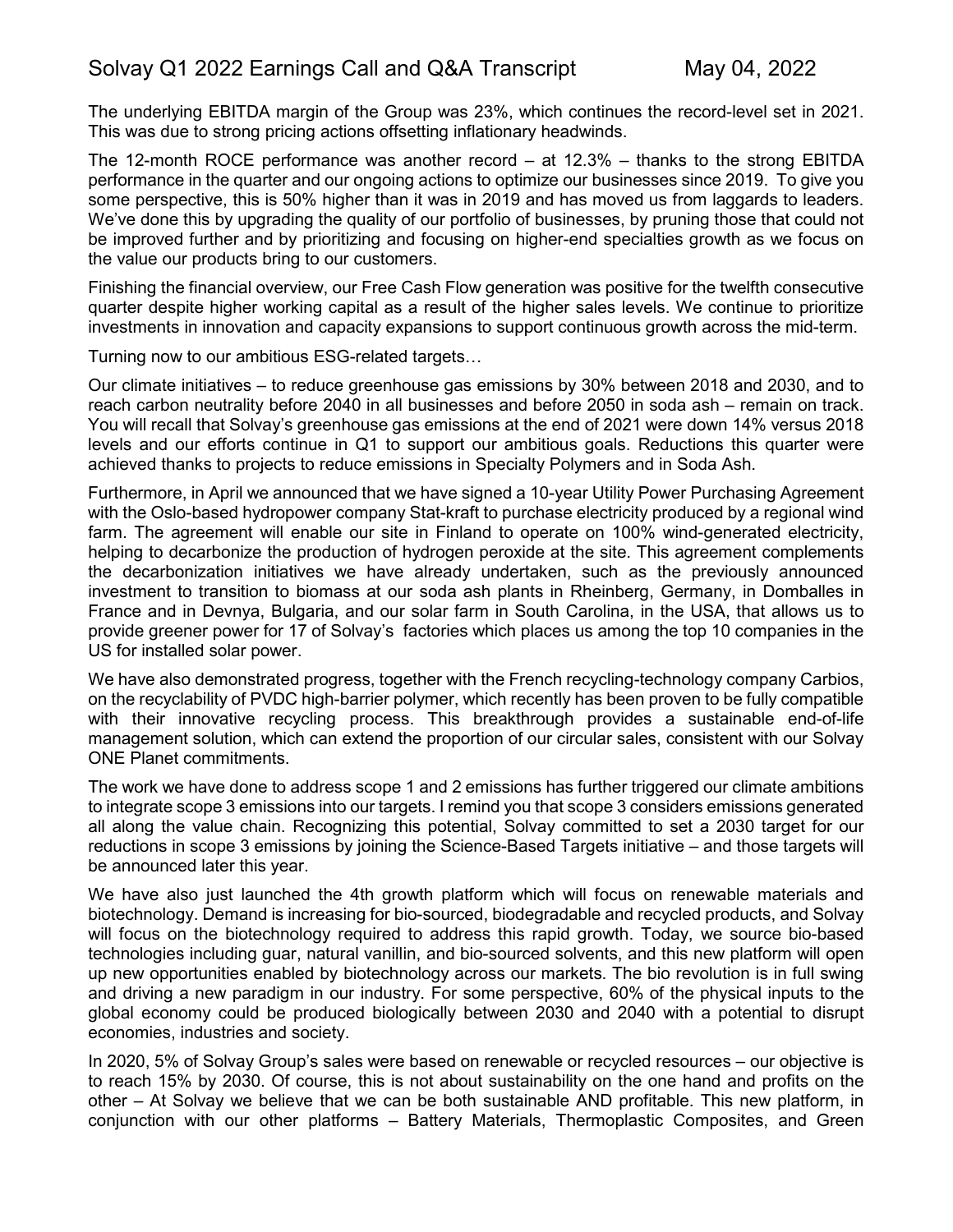Hydrogen – will enable us to investigate and provide solutions for our planet and society's needs while growing our business profitably.

Last but not least, today we announce the acquisition of the 20% minority position from AGC Soda Corp. in our Green River, USA natural soda ash operations to give us complete control of the site. This step simplifies and enhances our Soda Ash & Derivatives business, and will help to meet growing demand from customers, especially in Lithium Carbonate used in EV Batteries for clean mobility and flat glass in Solar panels for resources efficiency. This transaction will generate net cash returns of 15%, which would make this one of our most valuable acquisitions in the last decade.

Now I would like to hand over to Karim who will review the Group's segments and financial performance in more detail, Karim?

#### **Karim Hajjar - CFO**

Thank you Ilham. Good morning and good afternoon everybody.

I will go directly to our business review, and refer to figures on an organic basis, meaning at constant scope and currency unless otherwise noted.

Starting with Materials on slide 5, net sales in the first quarter were up +24% vs last year, half of which came from pricing, the other half from volumes. Specialty Polymers grew 26%, both from volumes and price. This was driven by 29% growth in Automotive - which includes EV Batteries, 47% growth in Healthcare – driven by strong sales into medical devices - such as in surgical instruments as elective surgeries return following the pandemic impact of the recent period - and 26% growth in Electronics, with increased sales into electronics-display applications. The Automotive market, again including batteries, represented 28% of sales of the Materials segment last year, and it continues to recover. Although geopolitical headwinds could affect automotive production, the most recent market forecast for 2022 from LMC still indicates growth of around 7 percent in light duty vehicle production globally. Significant price increases in Specialty Polymers more than compensated headwinds from increased energy and raw materials costs.

In our Composite Materials business, overall sales growth was +16% predominantly from volumes, driven by sales to the Civil Aerospace market which grew +43% on increasing single-aisle build rates at our key customers (i.e., for example B737, A220 and A320), as well as recovery in the business-jets market. Sales to Space & Defense were down 11% mainly reflecting raw material shortages and supply chain issues. Overall the defense sector is expected to grow over time, as demand for defense aircrafts is increasing due to the war, supported by our broad position across multiple key programs. Price increases in Composite Materials offset increased raw material and energy costs, though higher logistics costs marginally impacted margins.

Wrapping up Materials, EBITDA in Q1 grew +21% versus last year, leading to an EBITDA margin for the segment of 29%.

Moving to Chemicals on slide 6. First quarter 2022 sales in the segment rose +29% driven mainly by price.

Soda Ash & Derivatives sales increased +29% versus Q1 last year. Given the current environment, our teams were resolutely focused on implementing price increases and energy surcharges - and they were successful because their actions helped to fully offset the rising energy costs. Significant price increases were successfully realized especially in Europe and in seaborne markets. Demand remained solid across all markets, and customers are looking to us to do more to meet their growing needs. You'll recall that when Philippe Kehren, president of that business, spoke at the last earnings call, he explained how his team had successfully renegotiated pricing with key customers to overcome rising costs; and the macro environment has only become more challenging since that time. As industry leaders in Soda Ash,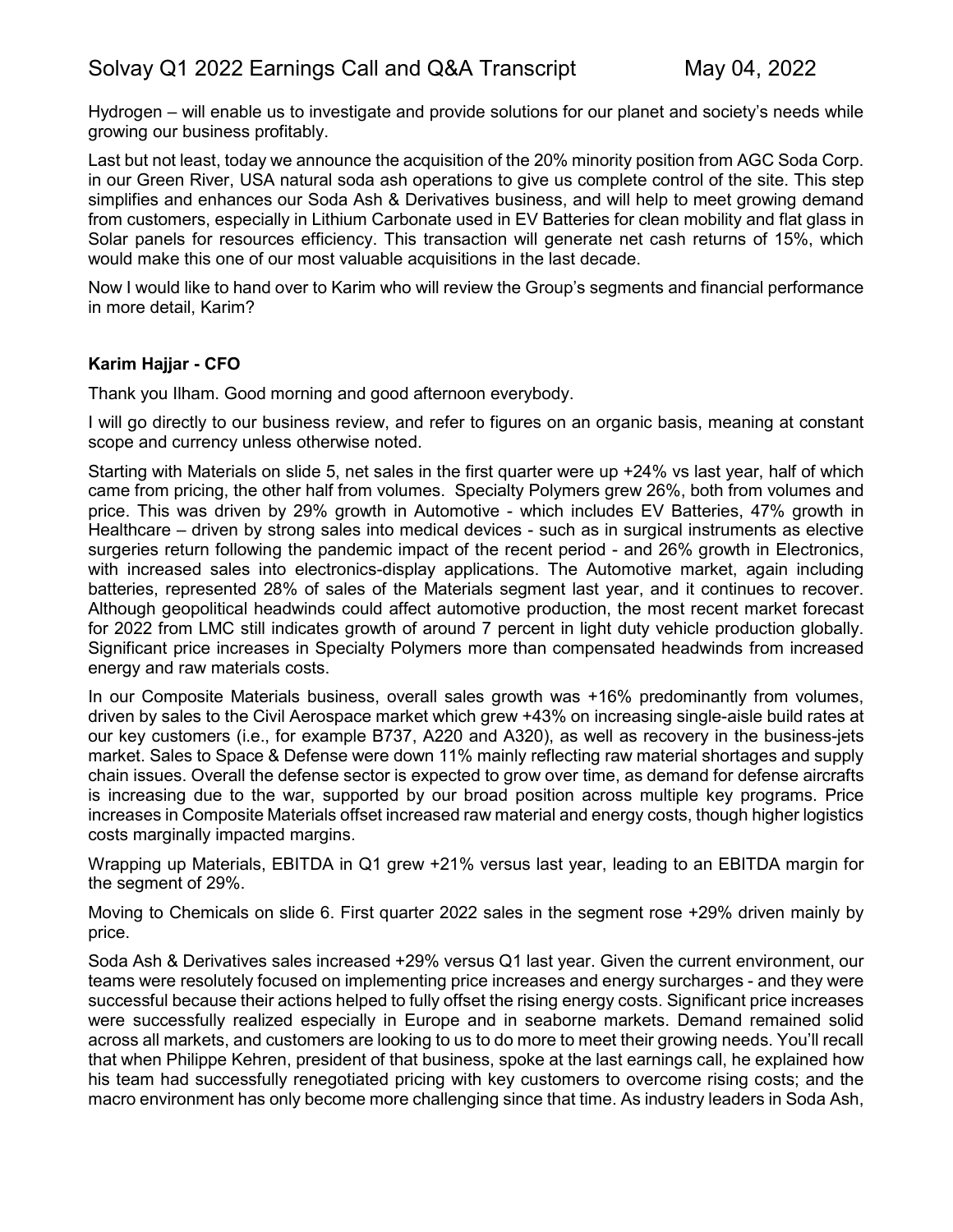the team continued their momentum in using price increases and surcharges to pass on costs and protect margins.

Peroxides sales grew +21% organically, compared to Q1 last year driven mainly by strong demand in the Pulp & Paper market in North America as well as by increased volumes in all sub segments of the Food industry including cleaning and aseptic packaging as activity resumes and COVID lockdowns are eased. Significant progress was made in driving price increases and cost surcharges, which more than offset cost-inflationary impacts.

The Coatis business benefited from the continued momentum that was evident in the second half of 2021, with sales in the quarter up +33% as favorable market conditions persisted. Demand and price levels for these basic chemicals were strong, however the negative impacts from the sudden logistic and supply difficulties, in addition to increased raw material and energy costs outweighed the price increases in the quarter resulting in a margin contraction for the business. Going forward, Coatis will continue to leverage pricing power to mitigate the cost increases.

Silica sales grew +30% over last year on solid demand and volumes in the tire market. There was good progress on price increases, though these did not fully offset cost inflation, due mainly to questions of timing because contractual arrangements in that business typically mean that prices lag costs by a matter of a few months.

You will remember that we announced in early March the suspension of our business operations in Russia, and whilst sales are not significant, our results are modestly down in Q1. Profits in Rusvinyl, a 50:50 JV, were down 13% sequentially versus Q4 last year. We also indicated that we would suspend dividend payments from Rusvinyl and you may want to note that in 2021 dividends from that JV amounted to €103 million. We won't be seeing that this year, clearly.

Overall EBITDA for the Chemicals segment rose +15% compared to Q1 2021. This segment achieved an underlying EBITDA margin of 27% which is down from the Q1 2021 level of 30% mainly attributed to the price and costs effects, I highlighted earlier in Coatis and Silica.

Turning now to Solutions on Slide 7, you can see that sales in Q1 were up +26%. There mainly pricing and good demand across all relevant markets for the segment.

Sales in Novecare increased +28% driven by significant increases in pricing which came on top of demand growth in the Agriculture, Coatings, and Home & Personal Care markets. Significant progress was made in adopting a value-based pricing approach with customers where we offer differentiated solutions. For example, our formulations for the Agriculture market – where farmers are currently benefiting from stronger crop prices - all delivered strong pricing gains in the quarter. A supportive environment clearly.

Oil & Gas Solutions grew +67%, driven by strong demand and higher prices. Pricing more than compensated for higher costs. This business also overcame headwinds with several raw material outages at suppliers, and significant logistics challenges which have been created by the lockdown and port congestion in Shanghai.

Special Chemicals sales increased +18% versus Q1 last year. Higher sales in the Electronics market were partially offset by lower sales of catalyst ingredients and metal-surface treatment products to Automotive due to continued impacts of chip shortages as well as supply chain disruptions. In this business, price increases marginally exceeded cost inflation.

Technology Solutions sales increased +7% compared to Q1 last year. Growth was driven primarily by higher volumes to the mining industry, thanks to underlying strong demand and higher production levels for copper.

Sales in our Aroma Performance business improved by +23% – achieving a new record driven by significant price increases and solid demand in Food, Flavors and Fragrance markets.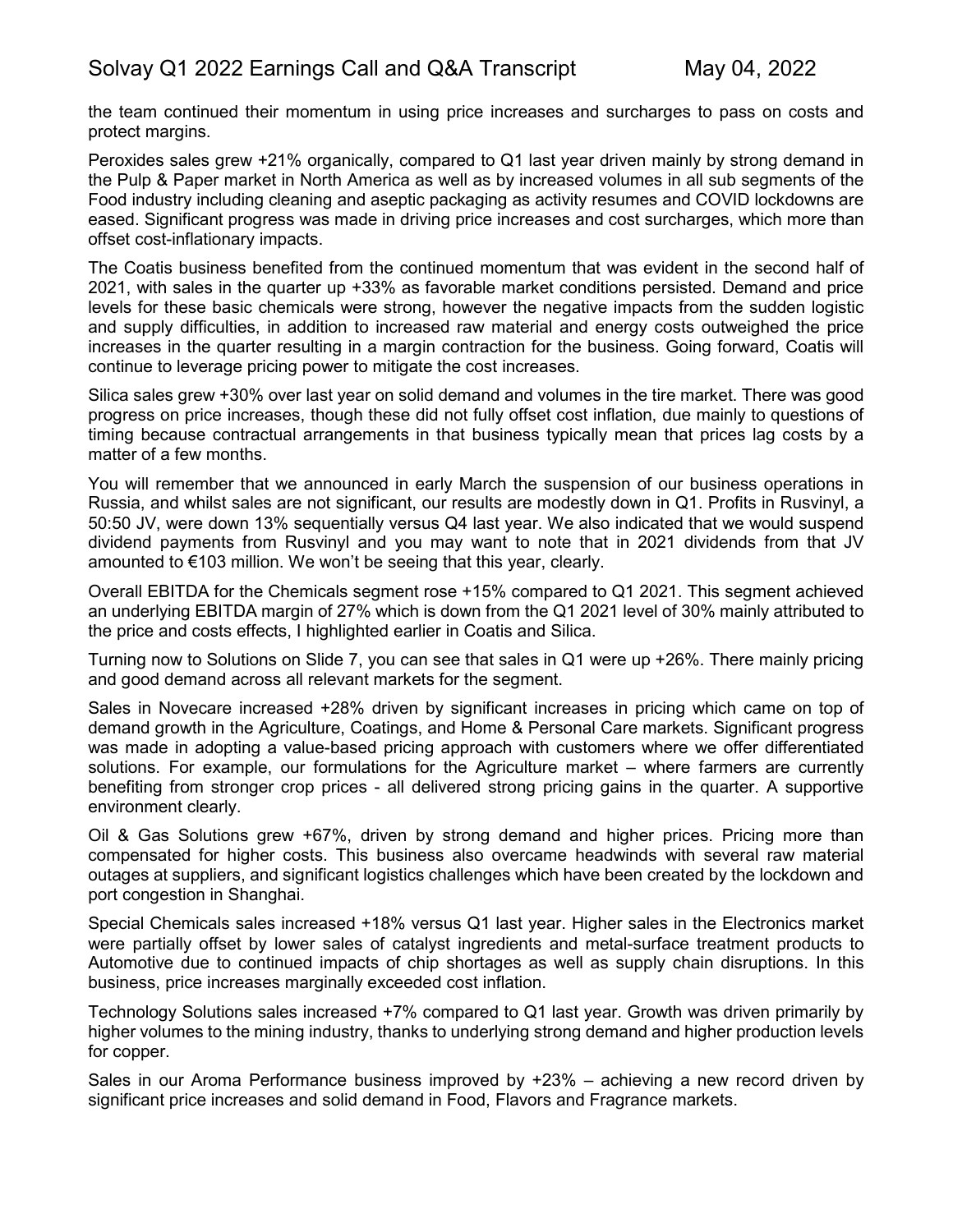To conclude the Solutions segment's results, the first quarter EBITDA was up +35%, reflecting really strong pricing power and the positive demand environment across core markets. EBITDA margin in the segment was up 150 basis points to 21% in Q1 2022. This is particularly encouraging when I recall the 17% margin delivery in Q1 2019, showing the impact of the relentless execution of the GROW strategy in that segment.

Looking at the Corporate & Business Services results – you'll see costs increased by 28 million to 64 million euros year over year. The increase over a low Q1 last year reflects a ramp up of investments in our growth platforms, digital transformation and also cybersecurity, as well as fixed cost inflation, less the benefit of continued cost reduction.

Moving on to slide 8, the structural or fixed costs savings for the quarter came in at 22 million euros, 60% of which comes from labor cost reductions and the balance from a combination of productivity increases and lower indirect spend. On slide 9 you'll see that fixed costs increased by around 85 million euros, or +11% versus Q1 2021, due to the factors I've indicated before as well as from: inflation of 30 million euros; investments of 30 million in cyber, IT, and in growth platforms as well as indirect spend, including maintenance of 15 million euros.

Cumulatively, structural cost savings now amount to 410 million euros since 2020, and as we look forward there is a high likelihood that we will deliver our targeted 500 million euros cost reduction much earlier than our 2024 commitment.

Turning to cash on slide 10… Free cash flow reached 216 million euros, which marks the 12th consecutive quarter of positive cash generation. The strong EBITDA growth nearly offset the higher working capital, which increased mechanically due to price and cost inflation and to higher-value inventories. We are maintaining our discipline in working capital, and our working capital as a proportion of sales remains strong at 12%, consistent with the levels achieved in Q1 2021. Free cash flow was 67 million euros below Q1 2021 due in part to increased investment in capex of 51 million euros. Importantly, Free Cash flow conversion stood at 32.9%.

With that I'll hand the floor back to Ilham. Ilham?

#### **Dr. Ilham Kadri – CEO**

Thank you Karim.

Let me conclude. In fact after two years of listening to us talk consistently of driving costs and cash which we are delivering against, you will now hear us consistently highlight growth and pricing, because we get fit and are now ready to change the game. Our results this quarter demonstrate our ability to implement necessary price actions to overcome the significant inflationary pressures while continuing to transform the company.

Our team has consistently demonstrated our ability to manage through these near-term headwinds. Solvay, I would say, has had more experience than we wanted in navigating through difficult market environments. Remember, we persevered through the impacts the 737 MAX issues had on the aerospace industry during my first year in the company, we took requisite measures to protect our employees and balance sheet throughout the pandemic in 2020 and 2021, and we are now facing the impacts of a war in Europe that is affecting millions of lives. All of these, along with the drastic lockdowns in China, are resulting in impacts on energy prices, potential oil and gas curtailments, lower production rates of customers, potentially lower GDPs and unthinkable human suffering. The market environment is rife with uncertainty and we are exposed to many risks that we cannot control. We will keep focusing on what we control, and we will continue doing what we have been doing: Balancing required inventory levels and working capital, increasing cash flows, reducing debt and costs, relentlessly serving and servicing our customers, and investing in growth.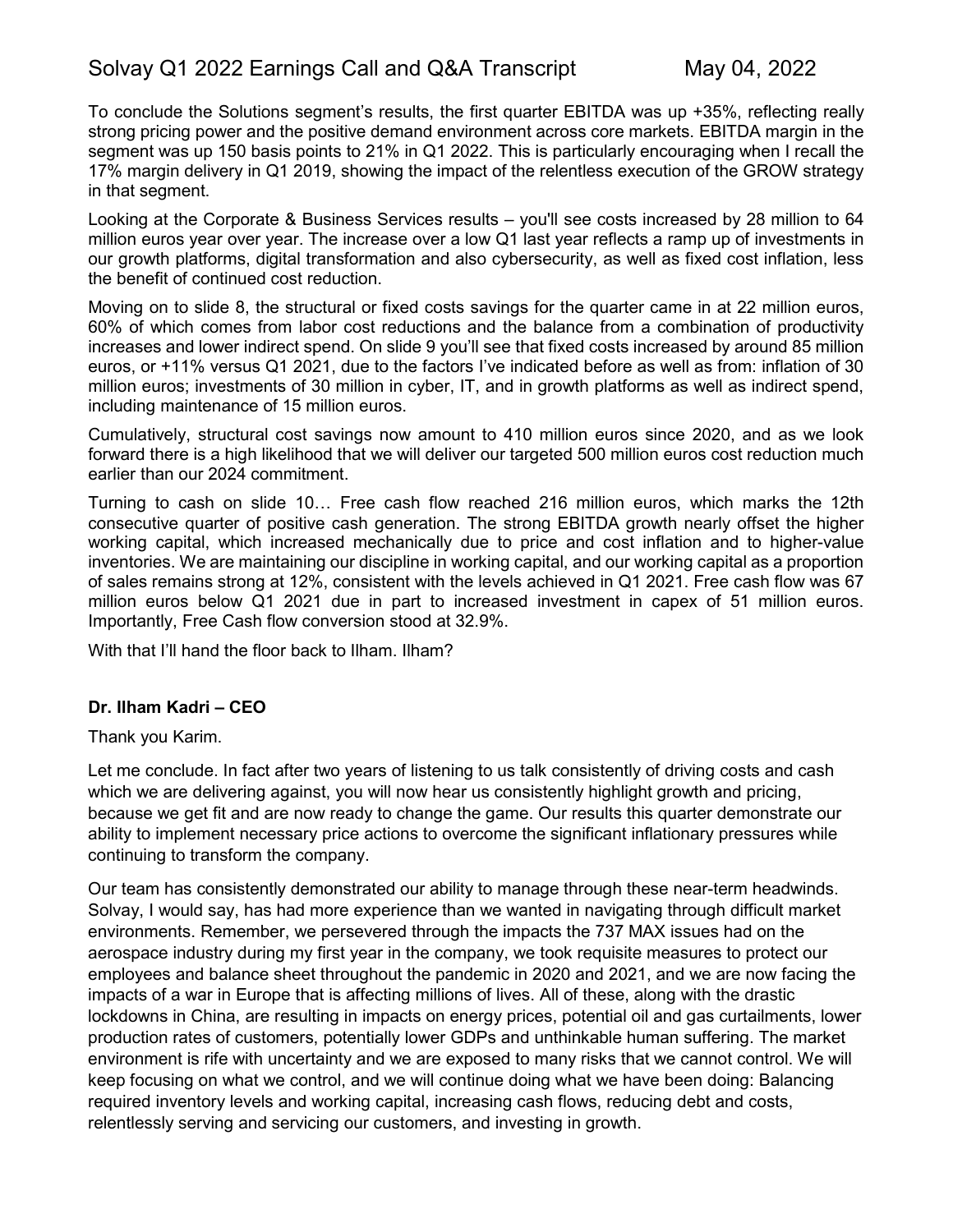As we look forward, the second quarter should be supported by our current solid order book and sustained pricing actions, although we estimate Q2 to be lower than Q1's record, not least because we factor in the loss of around 50 million euros in sales, mainly in Specialty Polymers related to shutdowns and port congestion in China. We also know that the second half of 2022 will have tougher comparables – given the measures taken to address the inflationary environment already in the second half of 2021. We will continue to be attentive to and closely monitor the global environment and we have not factored in any additional major headwinds into our guidance. So, thanks to our robust start to the year, continued pricing momentum, and solid order book, we are raising our 2022 guidance and now expect EBITDA to grow on an organic basis by mid-to-high single digit levels for the full year, by which we mean a range of 5 to 8% organic growth.

On Cash, we are maintaining our full year outlook despite the previously announced suspension of dividends from Rusvinyl. We expect to deliver more than 650 million euros of Free Cash Flow for the full-year 2022. As we continue to invest in capacity expansions and decarbonization projects in the course of the year, the capex level is expected to be around 850 million euros. This represents a 15% increase versus 2021 – half of which is inflationary effects.

Moving to another important milestone – our announcement in mid-March on the plan to explore a separation of Solvay into EssentialCo and SpecialtyCo. We have received a great deal of feedback since then. Thank you. Internally – within Solvay – the response was overwhelmingly positive and our employees are energized to support and execute on the plan. I want to extend my gratitude to all for their support and their hard work as we move forward with this important phase in our development.

We are also mobilizing a task force, led by a highly experienced and dedicated team. We are supplementing our own teams with the best experts – in short, we have the necessary resources and the intention to deliver on the separation.

We anticipate completing the spin-off during the second half of 2023 – of course – following approval from our shareholders.

Since the announcement, we have engaged with many shareholders, analysts, debtholders, and lending banks. We acknowledge that some analysts may have expected a different course of action and a quicker project execution, and we hear you.

Having said that, we were encouraged by the broad support of many top shareholders who appreciated the strategic logic that we have outlined. Stating that logic succinctly – the individual strategies, the customized and differentiated operating models, and capital allocation plans uniquely position each company to unlock value for shareholders, customers and employees alike. Indeed feedback from customers has been positive also as they anticipate each new company to further sharpen its focus on serving their respective needs, by being more effective, dedicated to one model with customized allocation of resources and the right operating model that can serve them better.

Of course, I appreciate that you will need more information in order to better understand the path to value creation. And we WILL share more information in the coming months. In the meantime, we also intend to continue with the business briefings that we commenced earlier this year and we will host our next webinar on June 15th focused on our offering to Consumer-facing markets. I will be joined by the President of Solvay's Novecare global business unit to share more about our position and growth opportunities in areas including the Agro, Coatings, and Home & Personal Care markets.

And with that, Karim and I are happy to take your questions.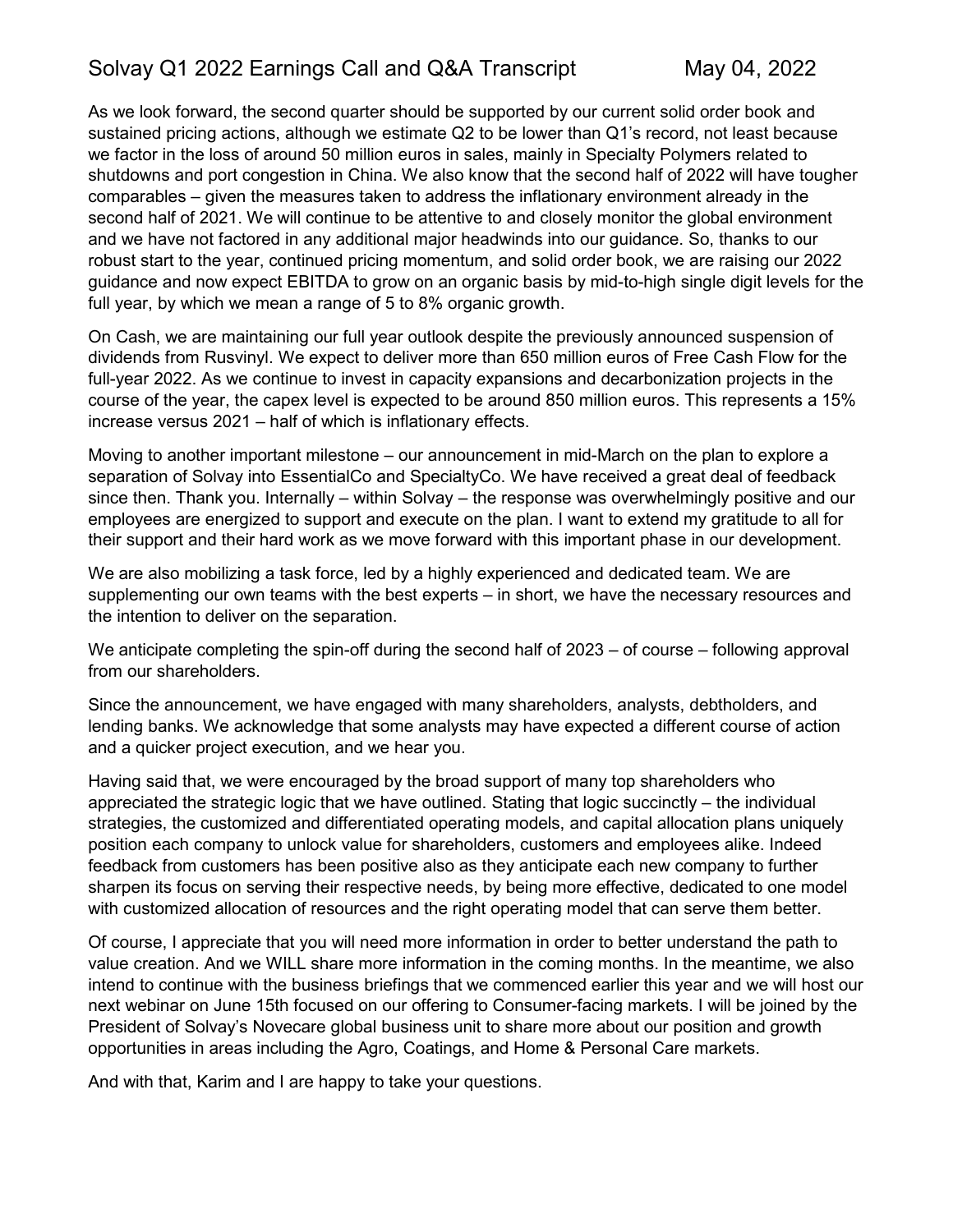**Jodi Allen - Head of IR:** Thank you, Ilham. We will now move to the Q&A, and I ask that you kindly limit yourself to one question per analyst so that we can address as many questions as possible today. Moderator, I'll hand the floor back to you.

# **Questions & Answers:**

**Q1: Matthew Yates - Bank of America:** Can we talk a bit more about the solutions business. I certainly can't remember profitability at anything like this level – although the frequent restatements don't make that necessarily easy to track over time. Ilham, I remember in the past, you said this business or perhaps Novecare specifically had to earn the right to stay within Solvay. And it looks like something very good is happening here. But can you elaborate a bit more on what's driving this? You mentioned in your introductory remarks that they need to be brave and get value-based pricing, but any further insights you can share on the more structural or cultural changes of this portfolio to be really interesting. So that I don't just assume you got lucky with the rebound in all activity.

**A1: Dr. Ilham Kadri - CEO:** You'll remember well, when I joined the company, in the fall 2019, when I launched the GROW strategy, the O was for optimize, and remember that I told you that the Solutions business includes Novecare and the surface chemistries, in general. At that time, I didn't know how to think about them, but we asked them to optimize their returns because they were flirting with the cost of capital, which I was not happy about.

So we asked them really to fix it because they didn't have the right to invest in their business -- and I could not be more proud – and you heard me being a bit emotional in my introduction remarks – because they deserve it today. And that's why in this separation, they deserve to become a SpecialtyCo candidate business. So how did we do that? You would have seen us behind the curtain doing some heavy, heavy homework. We restructured the product portfolio to focus on more valueadded solutions. We've pruned the portfolio. We divested commodity amphoteric surfactants at around EUR 250 million in sales – on top of various other specialty chemical product lines. We changed leadership – the new president will be with me mid-June to share the equity story of this business, we changed the CFO, we changed the marketing and strategy people, the general managers of coatings, and home and personal care, and Agro all have changed.

We stopped filling the pot actually. So we were just filling the pot and now we are more prudently choosing the product mix, or how we "fill the pot" also, we are choosing our customers. It goes both ways. -- to do business with -- we are engaging better with our customers, not only transactionally, but strategically.

And we are thinking and sending a value proposition, which is about having healthier, greener chemistries like surfactants the can enable them use less water, or longer-lasting waterborne coatings in hair care and personal care where the market needs much more eco-friendly solution for the consumer and this language is new. And that's why, frankly, we are also launching our new Biomaterials platform today. So today, with all of this, and we don't share the CFROI, which we have internally of each business. But I can tell you that the Solutions business has doubled annually. They doubled the Group improvement of CFROI between 2019 and 2021. So they did the job strategically. So today, I'm happy that they've cleaned house and that they have a better foundation and are supported by exciting megatrends in naturalness, biosourced ingredients. We have an exciting future ahead, and you will hear more on June 15. Thanks.

**Q2: Peter Clark - Societe Generale:** Quick guidance really on the Materials side. You made it quite clear with your full year guidance, maybe flat EBITDA from here. Materials made the point, lockdowns starting to impact specialty polymers. The composites had some of the supply disruption impact. I'm assuming the volumes there, excluding that would have still shown acceleration. But anyway, how you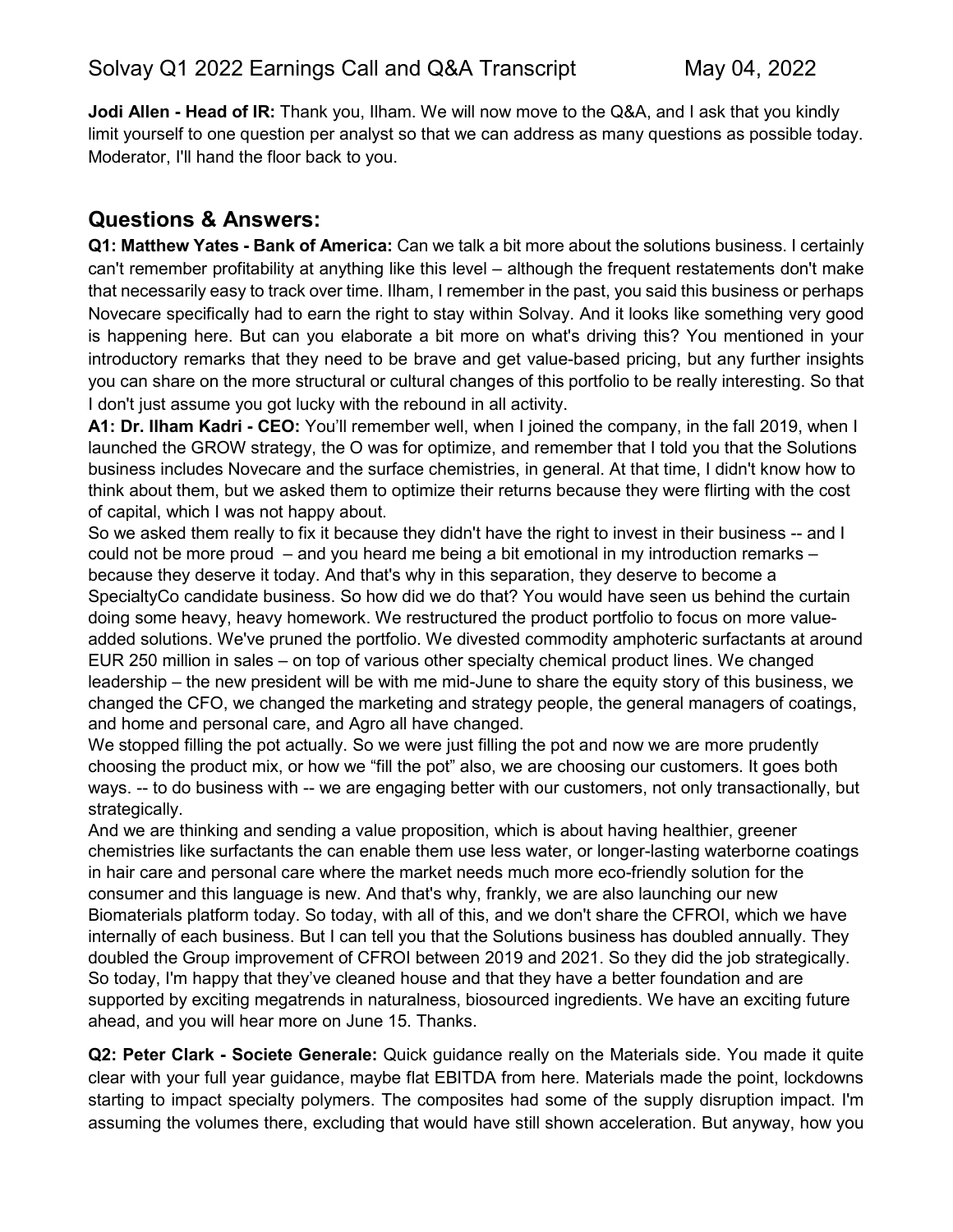feel, particularly with the very tough comps you've got in the bigger business, Specialty Polymers in Q2 and Q3. So I'm sensing the Materials could be down on EBITDA if your guidance is flat for the group. But just your reading on the materials for the next couple of quarters.

**A2: Dr. Ilham Kadri - CEO:** I think we've seen really great momentum on Specialty Polymers. I think Karim gave you the color for Materials, a very strong quarter in auto, and electronics, et cetera. Specialty Polymer drove the growth in auto, in general, our sales to EV continues to increase, which means new projects where our materials have a critical role are ramping up faster than expected. We have more kilograms per vehicle for hybrids and pure electrics than in traditional ICE cars, therefore, our share continues to increase. So that's good news for us. And this will continue. The outlook in auto production for the rest of 2022 remains negatively impacted by the continued chip shortages, which is now expected to extend maybe to 2023 and will impact the supply chain in Europe. The China lockdowns have an important impact in the very short term, and it will depend when China lifts the lockdown. I think the local industry, in my mind, has significant free capacity to catch up and the government typically uses the automotive industry as one of the levers to drive economic growth. So we stay alert, but positive. Analysts have diverging views, optimistic LMC still reports 7% world automotive production for light vehicles for the year and the more pessimistic forecasts are around minus 2%. Nonetheless, there is still some positive growth expected in 2022. But what is important is that the EV share continues to increase.

And if you look at it, the BEV market share reached 8% in February from 5% half a year ago. And again, we like it because we are just increasing our share. We talk to customers, OEMs, et cetera, except for a few, they keep being positive. So our growth in Materials, you've seen it mainly came from pricing as our ability to supply remains constrained in some key products.

In H2, we will have some new lines in Spinetta, Italy. The start-up was in Q1, but some qualification has been achieved in record time. So we will have some new lines producing new volumes for 2023. So we are extremely positive. The pricing has played a big role. Half of the sales growth was pricing. And this is value pricing, and I explained it, we were selling "products," and now we sell "value propositions" and we invoice products. And you will see that part of it is going to be sticky and will remain regardless of the recessionary environment. I'm very bullish. I think back in 2019, I called this business the crown jewel. The crown jewel needs to now defend itself in terms of margins. We are investing EUR 300 million in Tavaux, France in battery materials, and we are debottlenecking our plants – also digitally with low CapEx. And you may see it, or you may not see it, as we are doing it behind the scenes. But obviously, we are also looking at the macro and the impact on the GDP and if there is anything changing we will let you know.

On the Composite Materials side, you know that civil aero now represents 6.5% of our group sales. According to the main manufacturers, Boeing, Airbus, who are our customers, they will be fully recovered by 2023/24 and that's what I've been telling you since 2020. So we clearly see a steady improvement in civil aero and this is driven by the build-rate increases in the single-aisle aircraft, such as Boeing 737 and A220, and A320. We have some emerging programs – I'm not going to talk about them now, but we see some recovery. We have some bottlenecks in the value chain due to raw material availability and some logistical challenges. But frankly, it's just a matter of time, and our teams are really working hard to fix them for our customers. Back to you.

**Q3: Daniel Chung - Redburn:** Congrats on the results. My one question is on price versus costs. So in a very tough environment, you managed to achieve – on that delta – a price vs cost of EUR 106 million. It seems like initial ambitions are being exceeded here to just compensate for variable cost inflation as you're achieving a lot more. So how should we think about this for the full year? And what's baked into that guidance on that price versus cost?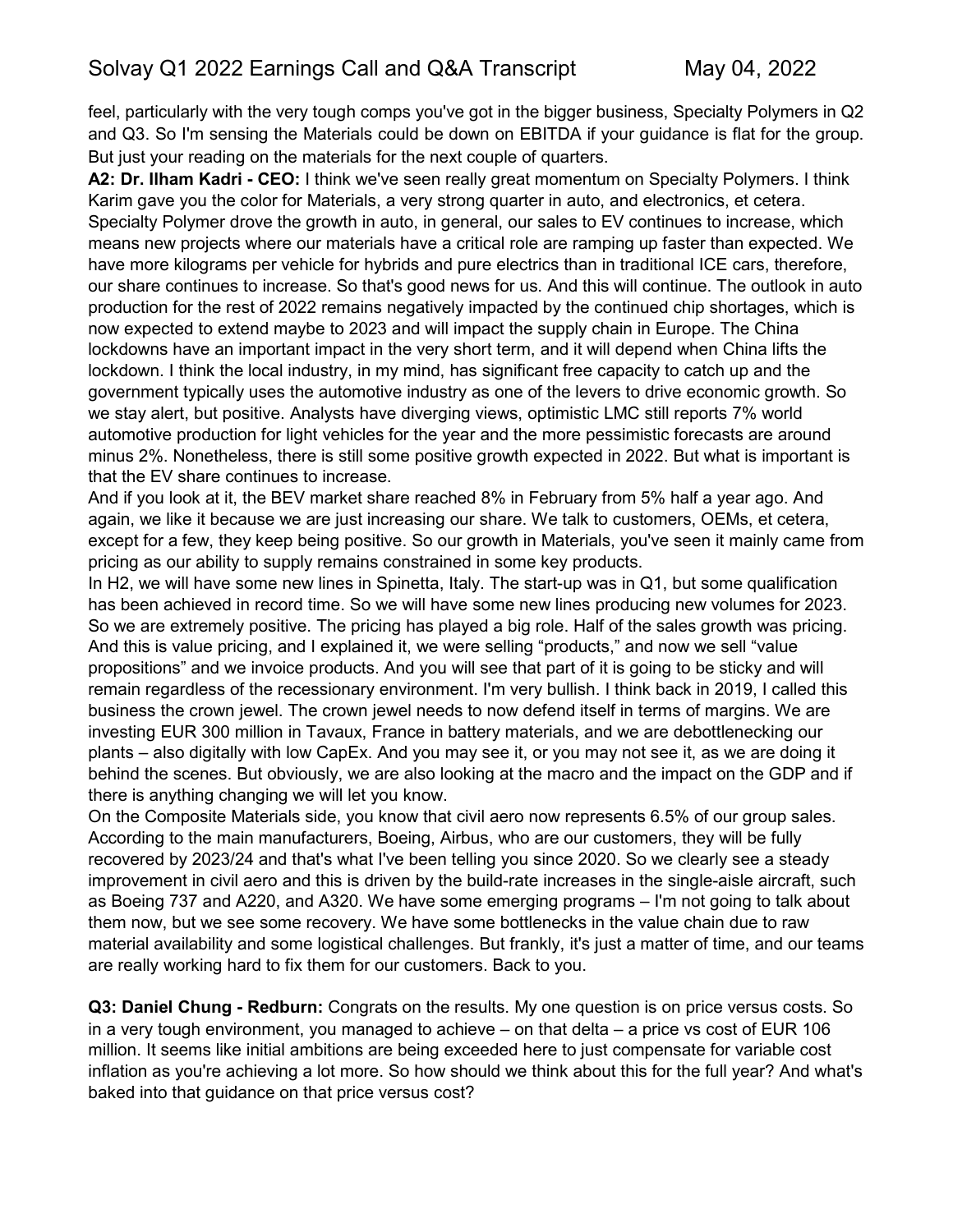**A3: Karim Hajjar - CFO:** Let me start by sharing the facts – variable costs from our core activities last year amounted to EUR 5 billion. So that's the reference for the cost base. The main areas of spend, just to remind you, roughly 60% of that 5 billion was raw materials logistics and packaging and energy cost 20%.

Now different things will go up in different proportions, but these are helpful orders of magnitude. Based on current market conditions, you've seen EUR 369 million in Q1. If we extrapolate based on what we can see today, we expect those variable costs to increase by around EUR 1.25 billion. That's about 25% higher than last year. That is our internal expectations. Now, could market conditions lead to different cost pressures?

Yes. Of course, I can. We absolutely accept that cost could fall, but frankly, suspect there is probably more of a possibility of additional increases. And in any case, we made our plans on the assumption that there will not be any easing of cost pressures. That's on the variable cost. I don't totally ignore and I would encourage you not to fully ignore the fixed cost equation. We're talking EUR 3 billion here of fixed cost now. 55% of that cost is mainly to do with plant fixed costs, including people costs, SG&A, R&I and the remainder is about 45%.

Now inflationary pressures historically were relatively modest 1.5%, 2%. We're now seeing that grow towards 5% to 6%. So again, inflation there will increase our fixed costs by around EUR 150 million, EUR 180 million a year compared to last year, important not to lose that. Now how do we address all of that? Frankly, we've got a two-pronged approach – very simple. First and foremost, we doubled down. We doubled down on cost discipline. But frankly, the best way to win, and you've seen the results is that we mitigate far more by looking at pricing as the main lever to the company's headwinds.

So that's very much how we see it. We don't have a crystal ball. We're banking on things as they are today.

**Q4: Mubasher Chaudhry - Citigroup:** Can you please talk about the rationale to continue to include Rusvinyl in the EBITDA. I think I understand that dividends have stopped. And do you expect to see this dividend in the future as a lump sum payment? Because I assume the cash balance that was accumulating. And just a second question on the minority purchase from AGC today. Have you entered into any long-term supply agreements with AGC for the supplier to dash?

**A4: Karim Hajjar - CFO:** On the accounting regulations on IFRS, the rules are very, very straightforward, and we have to comply with them. We, of course, always will. So long as we have an interest and an economic activity that is performing, regulations require a company to recognize the profits. Earnings are still accounted for as equity accounted, so equity consolidation method for the proportion that we own for the entity. And that's no change from past practices.

Now as far as cash flow is concerned, absolutely, as you know, we affirmed is we've suspended the dividend. We haven't indicated until when. Clearly, we're all horrified by the situation that we see in that region, and we will absolutely wait for peace to return because ultimately, that is the right thing to do. Beyond that, we haven't made any announcements.

**A4: Dr. Ilham Kadri - CEO:** About our acquisition in Green River – the rationale is probably pretty clear for everybody. The market is very tight. And this supports our customers' growing demand for soda ash, and we are growing in some exciting markets supporting, as I said, electrification, energy. It's completely aligned with our ambition to lower greenhouse gas emission and geared to expand our volume on natural products. It removes the JV structure, thereby simplifying our portfolio, bringing some more cash to the company and a very attractive deal, obviously, for Solvay.

I think you've seen the number, in fact, one of the most attractive deals in the past decade. On longterm supplies, we frankly don't talk about them.

Obviously, AGC is one of our customers, and they will remain -- but this is a two-way relationship with them and I mean this is not public information, but definitely, they are one of our customers. They have been -- they will stay so going forward.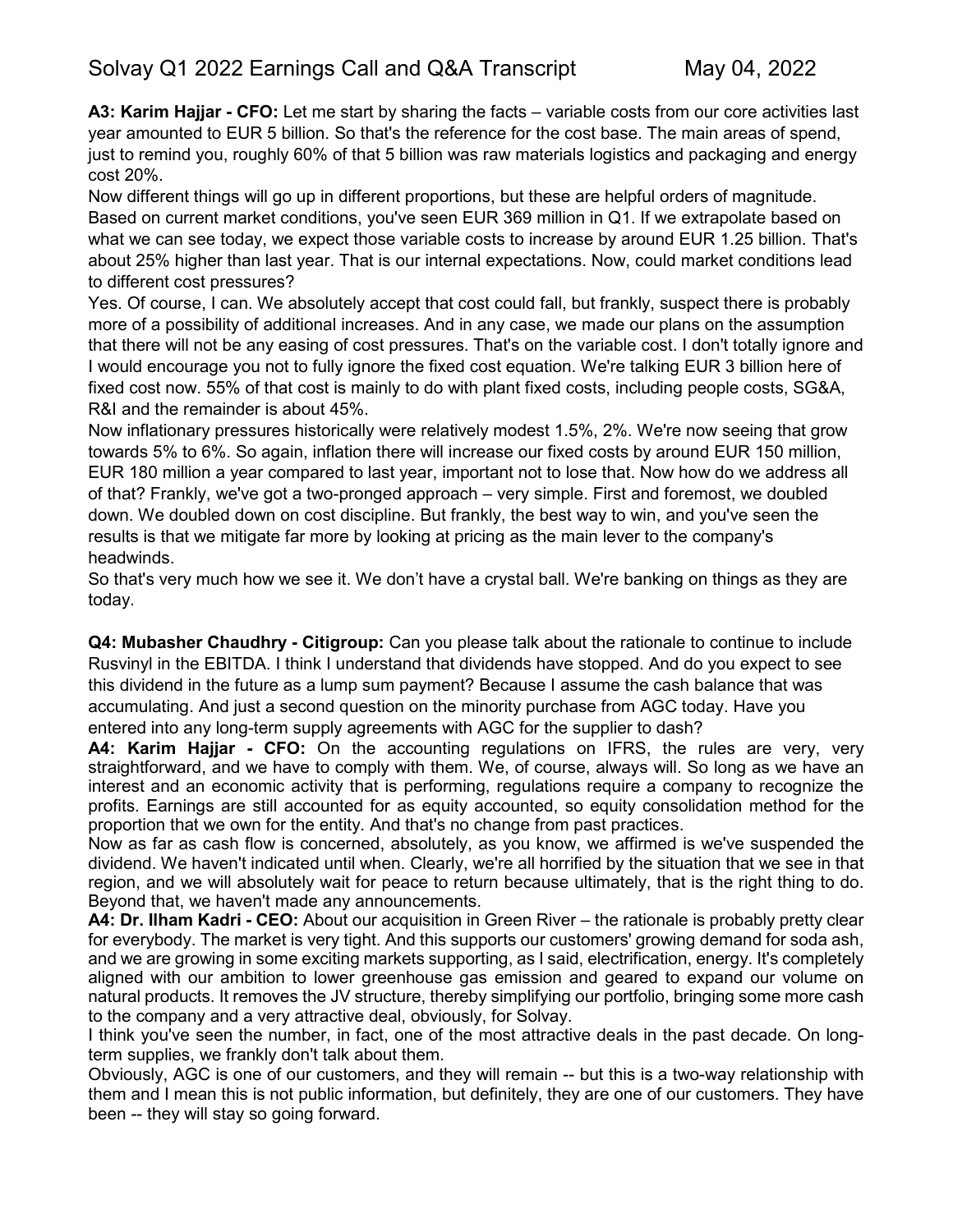**Q5: Chetan Udeshi - JPMorgan Chase:** On the Materials pricing, can you maybe help us understand how much of that is just PVDF. And we've seen a lot of inflation in the PVDF market, especially in China. Is that contributing to most of it? Or is that broad-based? Any quantification of PVDF in terms of pricing to be useful?

The other question was -- there was this press release and you also alluded alarm in your commentary in the beginning about biotechnology. And I'm not sure how Solvay is sort of involved in that industry. Can you maybe help us understand what is the sort of involvement of Solvay today in the biotechnology side? And what are the focus segments to scale that up going forward?

**A5: Dr. Ilham Kadri - CEO:** On pricing in Materials, this is not PVDF related only. This is across the board across really all specialty polymers. And I think I'm not sure you weighed my language last year when -- for the first half of last year, the pricing had always been flattish. You can imagine the same curve for specialty polymers, and we started to consistently say that inflation is going to be part of the equation in the second half last year. We started preparing our businesses and opening contracts. And in Specialty Polymers, specifically, I think for a business-lady like me – or marketer – by background, when you start implementing value pricing correctly and selling solutions rather than "products" and invoicing the products, I tell my teams internally, in Specialty Polymers, to stop selling products sell the value proposition and invoice products. And that's what we started to do consistently. So I'm very glad. This is also for under-the-hood applications– not only PVDF. And you remember from our Auto webinar – Mike Finelli, Mauricio, and I shared the value proposition for under-the-hood. Our mission with customers is to provide them light waywith light-weighting in order to consume less fuel and emit less  $CO<sub>2</sub>$  and replace metal with specialty polymers. And this is not only PVDF in batteries, but we have PES, etcetera, we have much more. We have EUR 800 million of automotive business which is fabulous. And so for pricing, this is across the board, and that's why you can expect part of it to be sticky even though in the future we will return to a more normal inflationary environment.

Second question, we've been working on biotechnology for a while – since I joined the company. But I was not sure yet that this deserves to be called a growth platform. I think you understand by now that when we label an area a "platform," that it is a multibillion-euro opportunity for us. The big addressable market, not all accessible for us, is EUR 54 billion of turnover for chemicals and plastic in the biobased economy. That's what we are looking at. What we are doing at Solvay – we have 3 parts, or 3 sub bullets. One is renewable carbon, which means that we look at increasing the content of renewable carbon in Solvay's product offering. The drivers are developments of environmental trends and circular products. We have alliances throughout the value chain. So that's number one – renewable carbon.

Number two is biotechnology. And in biotechnology, we are expanding our customer base to new growth businesses enabled by biotechnology. And this is where we develop new value propositions aligned with our rapidly-evolving consumer customers with open innovation to address knowledge gaps with others. So that's the area of biotechnology.

And number three is biodegradability. So the ability is new. It's by design technologies, which are biodegradable. When I was younger and I was a chemist in the lab, I was not asked to correct the molecule to make it biodegradable or to see that it is recycled for a second life.

Now we are asking our chemists in the lab to do just that and to manage the end of life of products at the beginning of designing the molecule to deliver, of course, safe, sustainable solutions and,

obviously, this is going to make us even stronger in front of the EU Green deal and the chemical strategy for sustainability. So those are the 3 areas we are looking at: chemistry, biology, biomass. And we had pockets of excellence in the company, but now we are really having a dedicated team like we did with Battery Materials and you've seen how fast we have been getting momentum and deciding to invest. But now with the guar technologies – this is the surfactant in Novecare – we had rice husks as a raw material for vanillin production in Aroma. We had biosolvents in Coatis. And all of this now as part of the same platform augmented with biotechnology, be it microbes or enzymes. We will report as we progress, but we are very, very excited about this, and I think this is the future of chemistry.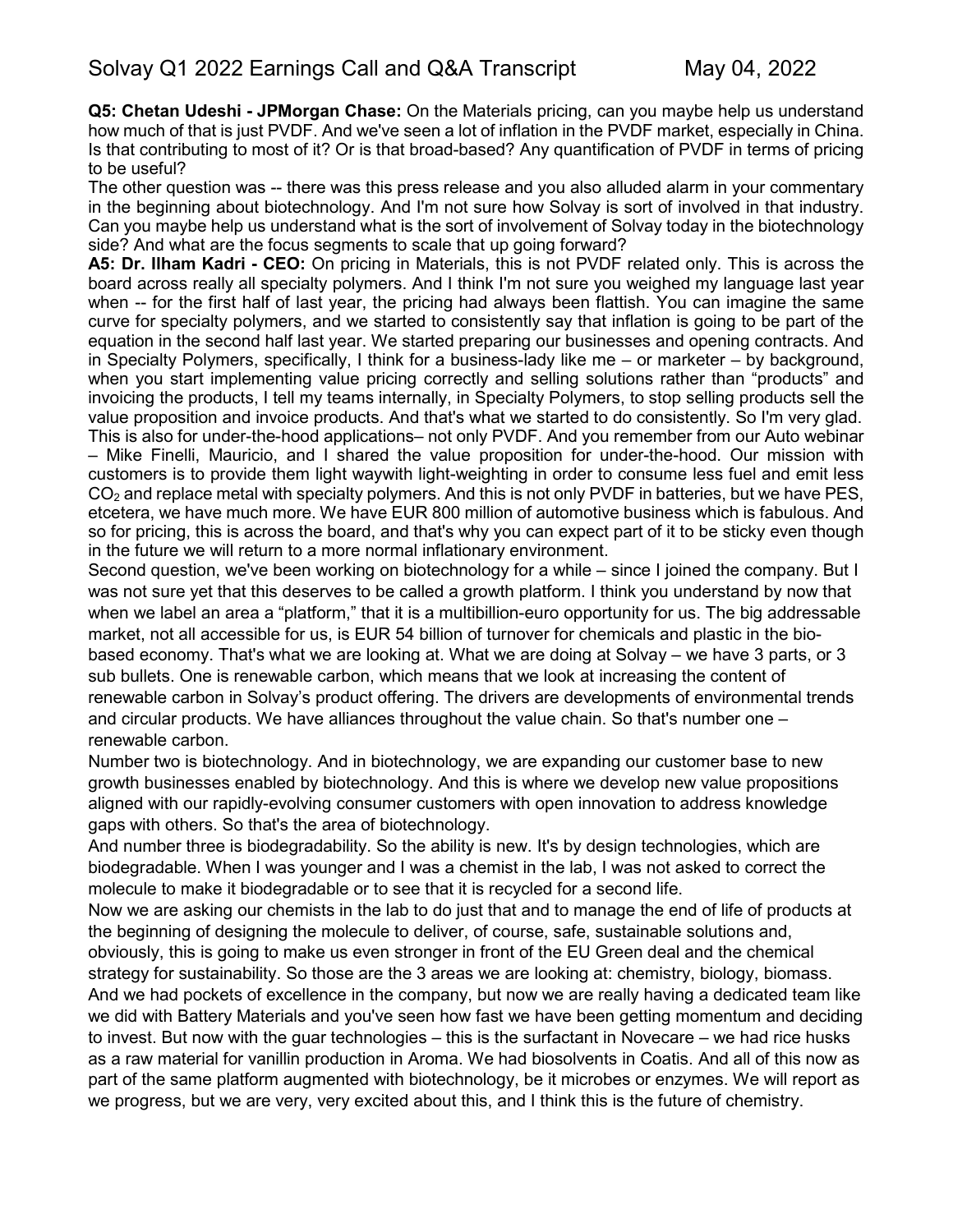**Q6: Geoffrey Haire - UBS:** I was wondering, could you help us with discussing how volumes are developing as we move through into Q2, particularly in China and Europe?

**A6: Karim Hajjar - CFO:** I mean I think the best thing I can do is say the momentum that we've described in Q1 at the moment is being maintained fully. The one exception that Ilham mentioned is clearly the China effect. I'll start with just the facts, which is that our solid order books are very solid. The first results coming -- we're showing for April also confirmed the momentum that we had in Q1. The best we can give you is that we estimate about EUR 50 million of negative sales impact related directly to the China lockdown situation. This morning, I'm hearing that there is some good news emerging around the easing of the shutdowns, but maybe Ilham can say more about that as well.

**A6: Dr. Ilham Kadri - CEO:** As for the situation in China, we gave an estimate to make it squeaky clean and give you some of the transparency we have today. Nobody knows what will happen in China. But I had a call this morning with our country leader. And it looks like the situation in China is improving, the new infections are down to about the 5,000 level. It was 30,000, as you may remember, there is some news, not yet formalized, about easing control. It's possible that, for example, the subway will be restarted next week. I've heard that some shops will reopen. And this will probably be true if the newinfection rates continue to go down. You may have also read that the Shanghai lockdown has cost China RMB 300 billion to RMB 400 billion in economic loss. So it is reasonable to believe that the government has to consider reducing the impact by permitting a conditional restart. The logistics are still challenging, and I know you know that. Even though the central government called for removing restrictions for freeways. Solvay has nine sites, which are all operating. We have 1 site which is running at 50% capacity due to the lack of operators.

People are still not allowed to move across districts, but it is said that the Shanghai government will reduce the restriction gradually. So our people are safe. They're working from home, which helps us because of COVID-19 we went to a hybrid mode and we changed our policy. So we are happy now because it allows us to be adaptable in China. And the past 2 weeks, as I said, we have organized various support. So yes, all in all, I think it's "wait and see." We remain positive. The Shanghai port is operating, but the port is very congested. That's what we are looking at closely. It is said that there was some improvement in the past 3 days, but still low in utilization. Getting goods to and from the port is very difficult, but nothing new from what you have heard from other peers or from the market. And so far, we are managing it.

**Q7: Alex Stewart - Barclays:** Your cost inflation in the first quarters was, as you say in the bridge, about EUR 85 million. You talked about maybe EUR 150 million for the year, 5% to 6% to EUR 3 billion. How do I square those 2 numbers? Because clearly, the first quarter run rate is much higher than you'd expect. Is that simply because the fixed cost comparable gets easier through the rest of the year? Any guidance on that would be really helpful.

**A7: Karim Hajjar - CFO:** I'm not sure if I miscommunicated, let me just give you the facts. EUR 369 million is all we've experienced in variable cost inflation, and we also gave an estimate of EUR 30 million on fixed costs. As I look forward, I've also said EUR 1.25 billion, EUR 1.25 billion is the full year expected inflation impact on our variable costs. And I've also indicated EUR 150 million to EUR 180 million in relation to fixed cost inflation. These are the only numbers that I wanted to highlight based on our current expectations. Maybe just clarify your question a bit more. I see if I can help you answer the question. **A7: Alex Stewart - Barclays:** I can take it up with Jodi after the call.

**Q8: Martin Roediger - Kepler Cheuvreux:** On some cost items in the P&L. First of all, on the R&D costs, they came down significantly from EUR 93 million last year to EUR 78 million in Q1. Why do you save costs in your R&D given the fact that you are a specialty chemical company focusing on innovations?

And secondly, on the admin costs, they jumped up quite strongly from EUR 220 million last year to EUR 256 million in Q1. You said a few minutes ago that inflation was roughly 1% to 2% in the past and now 5 million to 6 million for such kind of cost. But with your cost savings in place, I do not really